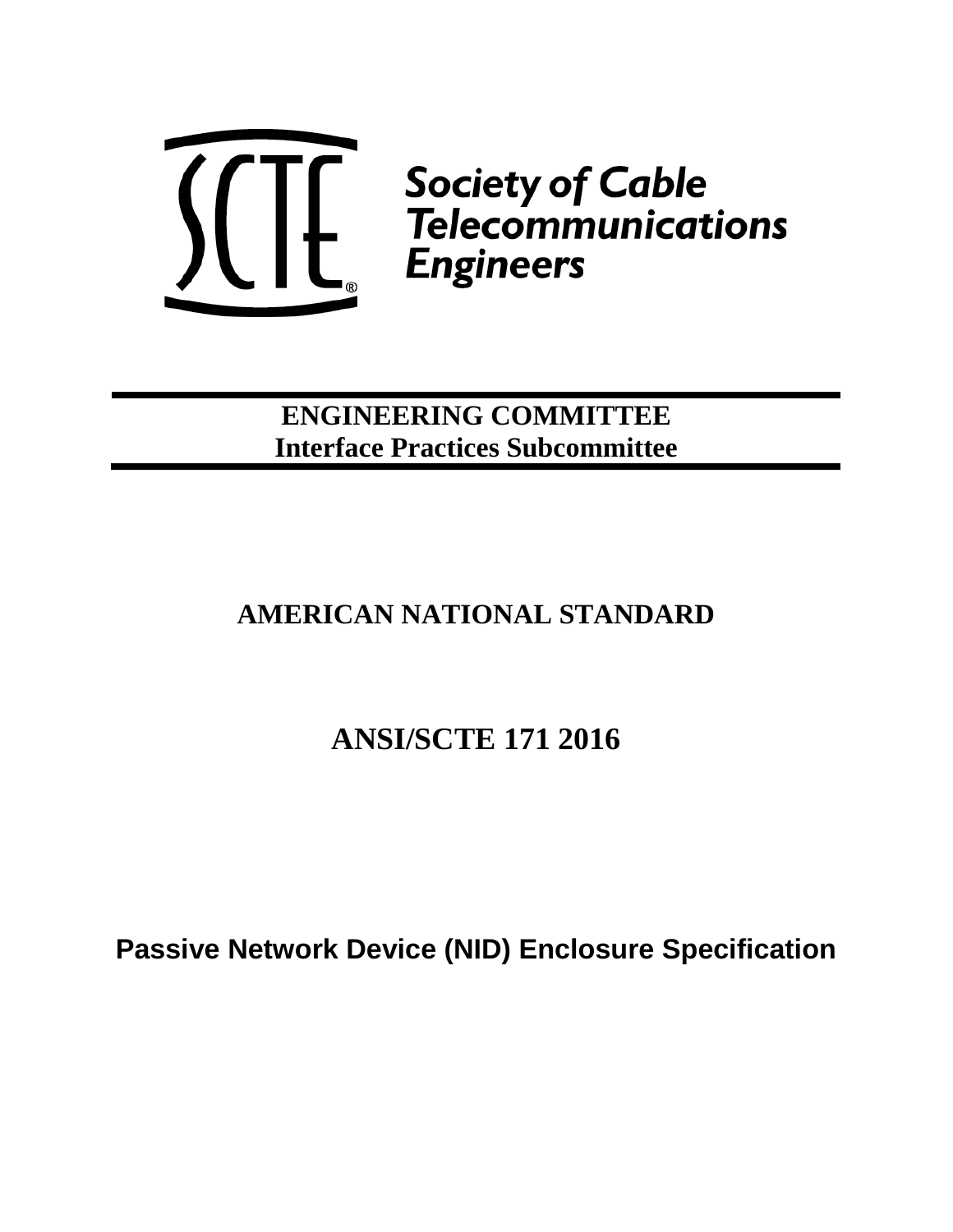# **NOTICE**

<span id="page-1-0"></span>The Society of Cable Telecommunications Engineers (SCTE) Standards and Operational Practices (hereafter called "documents") are intended to serve the public interest by providing specifications, test methods and procedures that promote uniformity of product, interchangeability, best practices and ultimately the long term reliability of broadband communications facilities. These documents shall not in any way preclude any member or non-member of SCTE from manufacturing or selling products not conforming to such documents, nor shall the existence of such standards preclude their voluntary use by those other than SCTE members.

SCTE assumes no obligations or liability whatsoever to any party who may adopt the documents. Such adopting party assumes all risks associated with adoption of these documents, and accepts full responsibility for any damage and/or claims arising from the adoption of such documents.

Attention is called to the possibility that implementation of this document may require the use of subject matter covered by patent rights. By publication of this document, no position is taken with respect to the existence or validity of any patent rights in connection therewith. If a patent holder has filed a statement of willingness to grant a license under these rights on reasonable and nondiscriminatory terms and conditions to applicants desiring to obtain such a license, then details may be obtained from the standards developer. SCTE shall not be responsible for identifying patents for which a license may be required or for conducting inquiries into the legal validity or scope of those patents that are brought to its attention.

Patent holders who believe that they hold patents which are essential to the implementation of this document have been requested to provide information about those patents and any related licensing terms and conditions. Any such declarations made before or after publication of this document are available on the SCTE web site at *[http://www.scte.org.](http://www.scte.org/)*

All Rights Reserved

© Society of Cable Telecommunications Engineers, Inc. 140 Philips Road Exton, PA 19341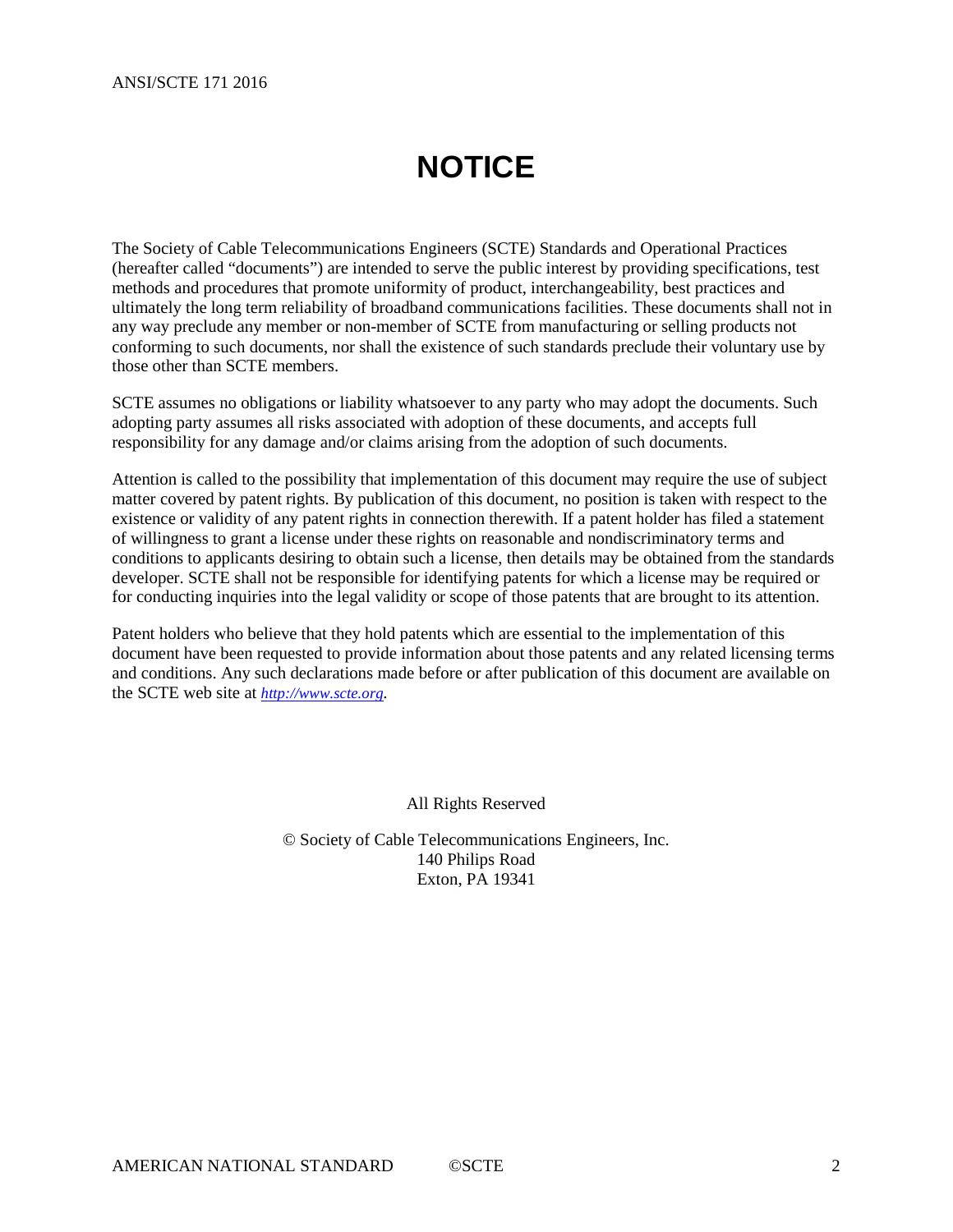## **Table of Contents**

| <b>Title</b> |        |                              |                     | <b>Page Number</b> |  |
|--------------|--------|------------------------------|---------------------|--------------------|--|
|              | NOTICE |                              |                     |                    |  |
| 1.           |        |                              |                     |                    |  |
| 2.           |        |                              |                     |                    |  |
| 3.           |        |                              |                     |                    |  |
| 4.           |        |                              |                     |                    |  |
| 5.           |        |                              |                     |                    |  |
| 6.           |        |                              |                     |                    |  |
| 7.           |        |                              |                     |                    |  |
|              | 7.1.   |                              |                     |                    |  |
|              |        | 7.1.1.                       |                     | 10                 |  |
|              |        | 7.1.2.                       |                     | 10                 |  |
|              |        | 7.1.3.                       |                     | 10                 |  |
|              |        | 7.1.4.                       |                     | 10                 |  |
| 8.           |        | <b>Environmental Testing</b> |                     | 10                 |  |
|              | 8.1.   |                              |                     |                    |  |
|              |        | 8.1.1.                       |                     | 10                 |  |
|              |        | 8.1.2.                       |                     | 10                 |  |
|              |        | 8.1.3.                       |                     | 10                 |  |
|              | 8.2.   |                              |                     |                    |  |
|              |        | 8.2.1.                       |                     |                    |  |
|              |        | 8.2.2.                       |                     |                    |  |
|              |        | 8.2.3.                       |                     | 11                 |  |
|              | 8.3.   |                              |                     | 11                 |  |
|              |        | 8.3.1.                       |                     | 11                 |  |
|              |        | 8.3.2.                       |                     | 11                 |  |
|              |        | 8.3.3.                       |                     | 11                 |  |
|              | 8.4.   | Rain                         |                     | 11                 |  |
|              |        | 8.4.1.                       |                     | 11                 |  |
|              |        | 8.4.2.                       |                     | 11                 |  |
|              |        | 8.4.3.                       |                     | 11                 |  |
|              | 8.5.   | Salt Fog _                   |                     |                    |  |
|              |        | 8.5.1.                       |                     |                    |  |
|              |        | 8.5.2.                       |                     |                    |  |
|              |        | 8.5.3.                       |                     | 12                 |  |
|              | 8.6.   |                              |                     | 12                 |  |
|              |        | 8.6.1.                       |                     | 12                 |  |
|              |        | 8.6.2.                       |                     | 12                 |  |
|              | 8.7.   |                              | Flammability_______ | 12                 |  |
|              |        | 8.7.1.                       |                     |                    |  |
|              |        | 8.7.2.                       |                     |                    |  |
|              |        | 8.7.3.                       |                     | 12                 |  |
|              | 8.8.   |                              |                     | 13                 |  |
|              |        | 8.8.1.                       |                     | 13                 |  |
|              |        | 8.8.2.                       |                     |                    |  |
|              |        | 8.8.3.                       |                     | 13                 |  |
|              | 8.9.   |                              |                     | 13                 |  |
|              |        | 8.9.1.                       |                     | 13                 |  |
|              |        | 8.9.2.                       |                     | 13                 |  |
|              |        | 8.9.3.                       |                     | 13                 |  |
| 9.           |        |                              |                     | 13                 |  |
|              | 9.1.   | Impact_                      |                     | 13                 |  |
|              |        | 9.1.1.                       |                     | 13                 |  |
|              |        |                              |                     |                    |  |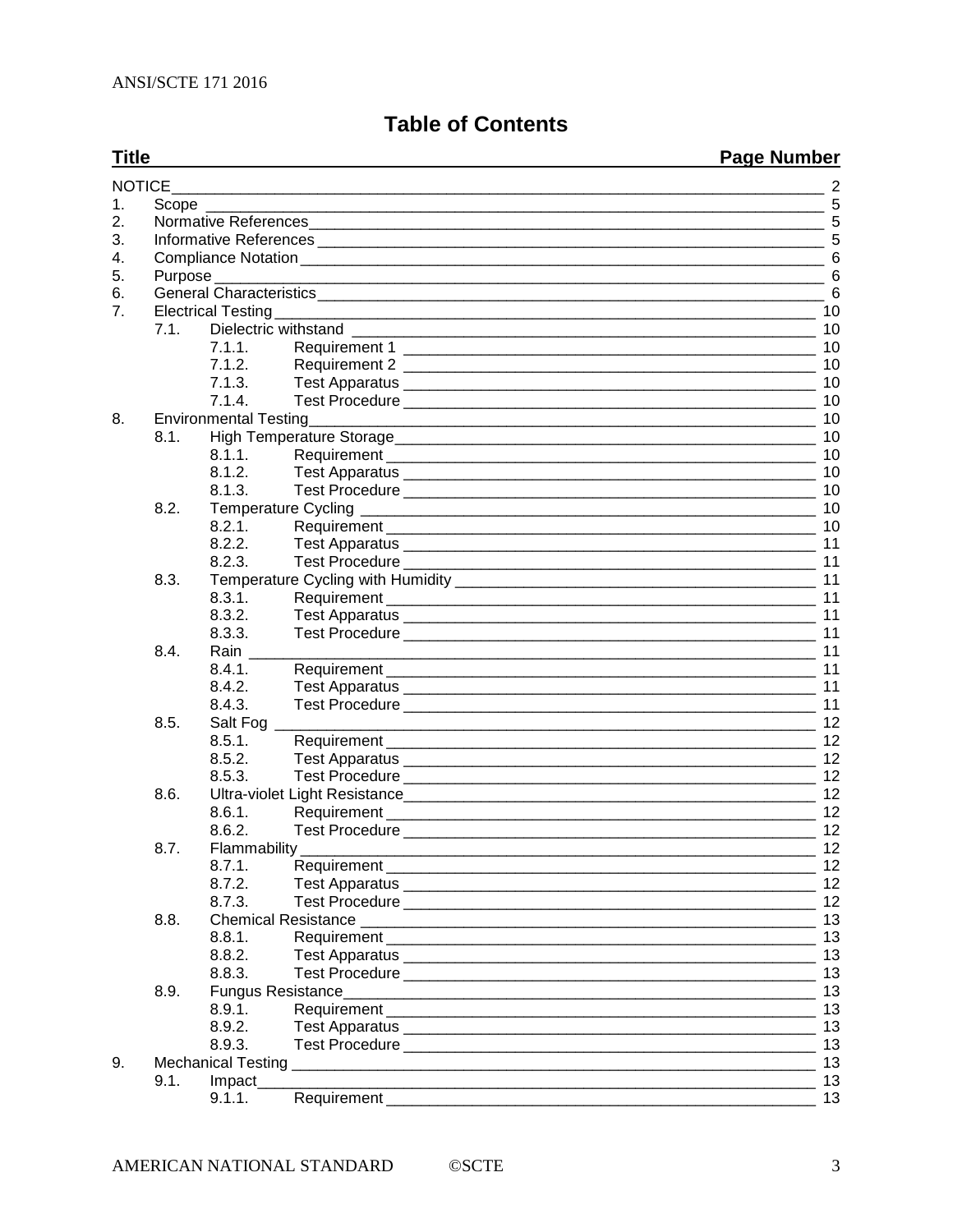|      | 9.1.2.    | Test Apparatus        | 14 |
|------|-----------|-----------------------|----|
|      | 9.1.3.    | <b>Test Procedure</b> | 14 |
| 9.2. | Drop Test |                       | 14 |
|      | 9.2.1.    | Requirement           | 14 |
|      | 9.2.2.    | <b>Test Apparatus</b> | 14 |
|      | 9.2.3.    | <b>Test Procedure</b> | 14 |

## **List of Figures**

| <b>Title</b><br>Page Number                                                                                                                                         |   |
|---------------------------------------------------------------------------------------------------------------------------------------------------------------------|---|
| Figure 1 – A Typical Installation Of A Nid Enclosure In Relation To The Point-Of-Entry                                                                              |   |
| Figure 2 - A Broadband Telecommunications Passive Nid Enclosure Equipped With A Bonding Block,<br>Jumper Cable And A 2-Way Splitter                                 | 8 |
| Figure 3 – A Broadband Telecommunications Passive Nid Enclosure Equipped With Telephony<br><b>Components In Addition To Broadband Telecommunications Components</b> | 8 |
| Figure 4 - A Twisted Pair Telephone Nid Enclosure Equipped With Single Coax Line                                                                                    | 9 |
| Figure 5 – A Single-Fiber Transition Nid Enclosure Equipped With A Single Fiber Line                                                                                | 9 |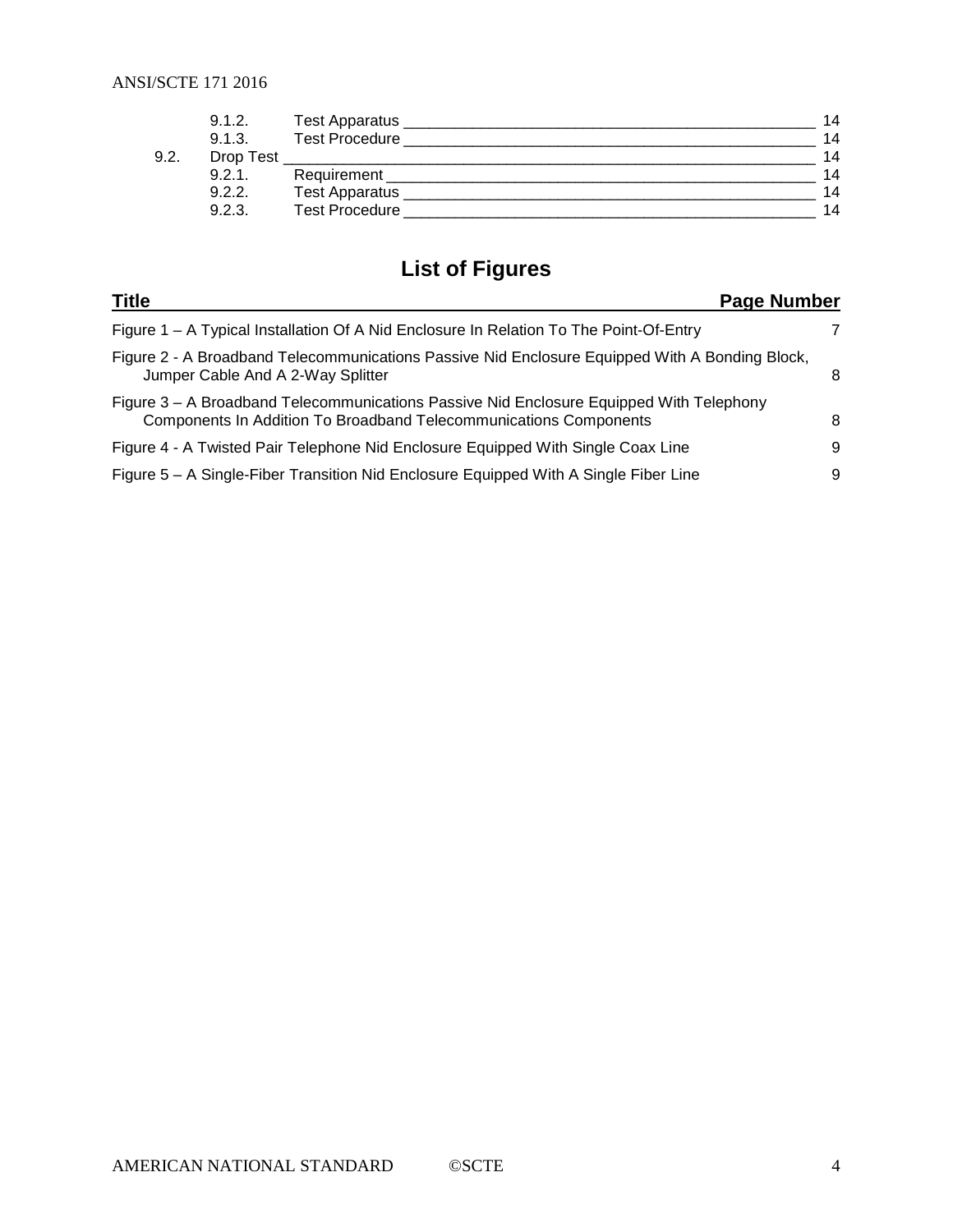## <span id="page-4-0"></span>**1. Scope**

This specification applies to recommended mechanical, electrical and environmental performance of Network Interface Device enclosures for use in broadband deployment.

The intended location for this device is on the outside of the customer premise.

This specification focuses on non-metallic enclosures.

## <span id="page-4-1"></span>**2. Normative References**

The following documents contain provisions, which, through reference in this text, constitute provisions of the standard. At the time of Subcommittee approval, the editions indicated were valid. All standards are subject to revision; and while parties to any agreement based on this standard are encouraged to investigate the possibility of applying the most recent editions of the documents listed below, they are reminded that newer editions of those documents may not be compatible with the referenced version.

- ANSI/NFPA 70, National Electrical Code,
- ASTM B117-90, Standard Method of Salt Spray (Fog) Testing
- ASTM G21, Recommended Practice for Determining Resistance of Synthetic Polymeric Materials to Fungi
- ASTM G155, Standard Practice for Operating Light-Exposure Apparatus (Xenon-Arc Type) With and Without Water for Exposure of nonmetallic Materials, Method "B"
- Underwriters Laboratories UL 94, Tests for Flammability of Plastic Materials
- Underwriters Laboratories UL 746C, Polymeric Materials Use in Electrical Equipment Evaluations
- Underwriters Laboratories UL 1863, Standard for Communication Circuit Accessories.

## <span id="page-4-2"></span>**3. Informative References**

The following documents may provide valuable information to the reader but are not required when complying with this standard.

• No references are applicable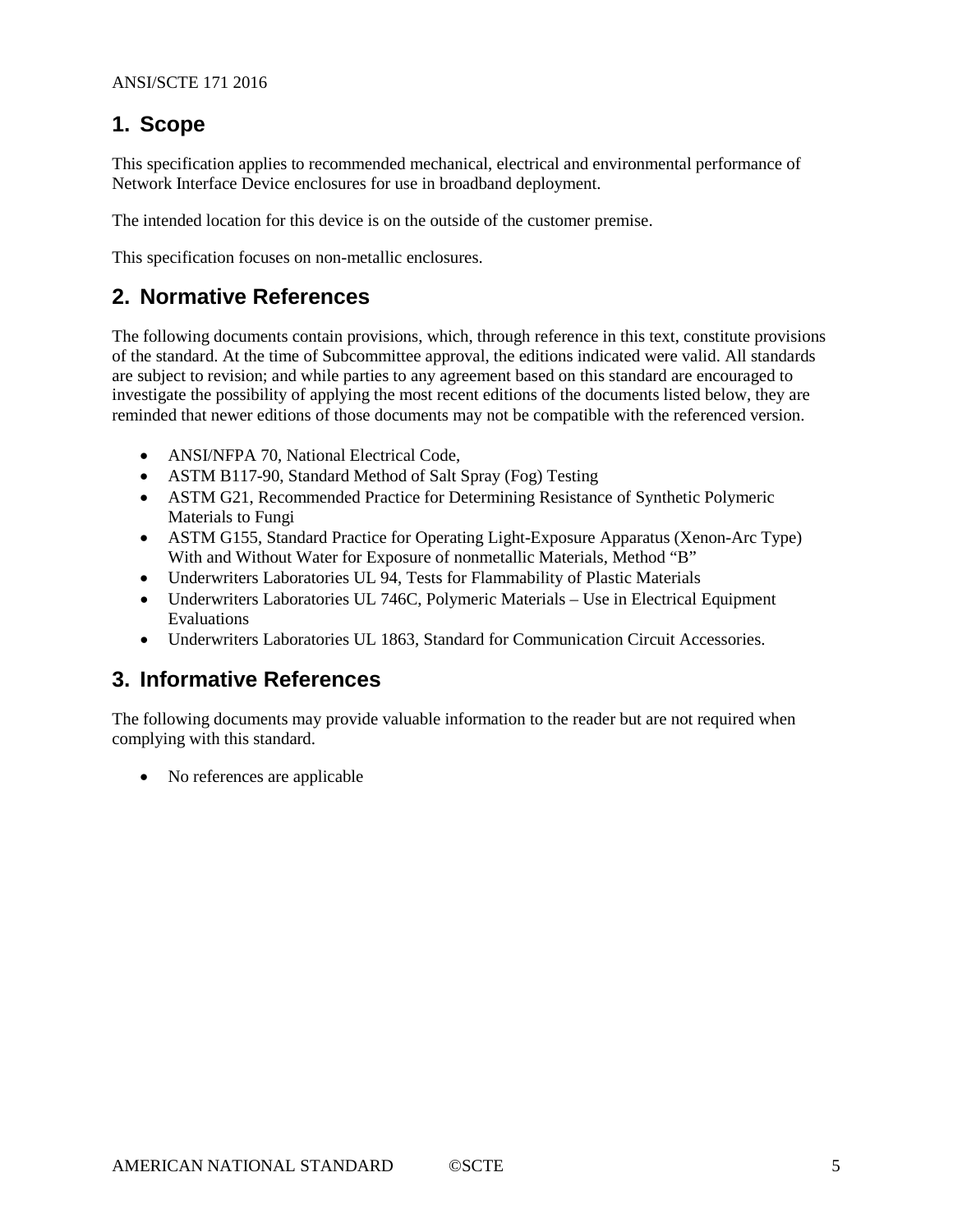## <span id="page-5-0"></span>**4. Compliance Notation**

| shall      | This word or the adjective "required" means that the item is an              |  |
|------------|------------------------------------------------------------------------------|--|
|            | absolute requirement of this specification.                                  |  |
| shall not  | This phrase means that the item is an absolute prohibition of this           |  |
|            | specification.                                                               |  |
| forbidden  | This word means the value specified shall never be used.                     |  |
|            | This word or the adjective "recommended" means that there may exist          |  |
| should     | valid reasons in particular circumstances to ignore this item, but the       |  |
|            | full implications should be understood and the case carefully weighted       |  |
|            | before choosing a different course.                                          |  |
|            | This phrase means that there may exist valid reasons in particular           |  |
| should not | circumstances when the listed behavior is acceptable or even useful,         |  |
|            | but the full implications should be understood and the case carefully        |  |
|            | weighed before implementing any behavior described with this label.          |  |
|            | This word or the adjective " <i>optional</i> " means that this item is truly |  |
|            | optional. One vendor may choose to include the item because a                |  |
| may        | particular marketplace requires it or because it enhances the product,       |  |
|            | for example; another vendor may omit the same item.                          |  |
|            | Use is permissible for legacy purposes only. Deprecated features may         |  |
| deprecated | be removed from future versions of the standard. Implementations             |  |
|            | should avoid use of deprecated features.                                     |  |

## <span id="page-5-1"></span>**5. Purpose**

The purpose of this specification is to recommend a standard set of design requirements for Network Interface Device enclosures which are used to mount and enclose drop components for outdoor broadband applications.

The specification in no way should limit or restrict any manufacturer's innovation and improvement. Innovations and improvements are encouraged and this specification may be adjusted when beneficial.

## <span id="page-5-2"></span>**6. General Characteristics**

All NIDs that meet the standards proposed by this document shall have the following characteristics and pass the tests and their requirements list herein. See Figures 1-5 for sample drawings of such NIDs.

- 1. Provide a secure demarcation connection point between the network provider wiring and the subscriber wiring.
- 2. May provide isolated access between the subscriber and provider within the NID itself.
- 3. The NID shall have an attached lid or cover.
- 4. Serve as a convenient test point for verification of coaxial cable, twisted pair or optical cable integrity.
- 5. Provide a weatherproof housing to increase the long term performance of broadband passive drop related components.
- 6. House and install coaxial, twisted pair or optical broadband related devices.
- 7. Provide weatherproof ports for coaxial cable, twisted pair and optical cable.
- 8. A 3/8" (9.5 mm) long, #6 self-tapping screw inserted into any mounting hole and tightened with a torque of 20 lb-in (2.26 N-m) shall not cause cracking of the mounting hole or mounting surface nor shall the threads strip.
- 9. The NID enclosure shall be able to contain an electrical bonding point or block.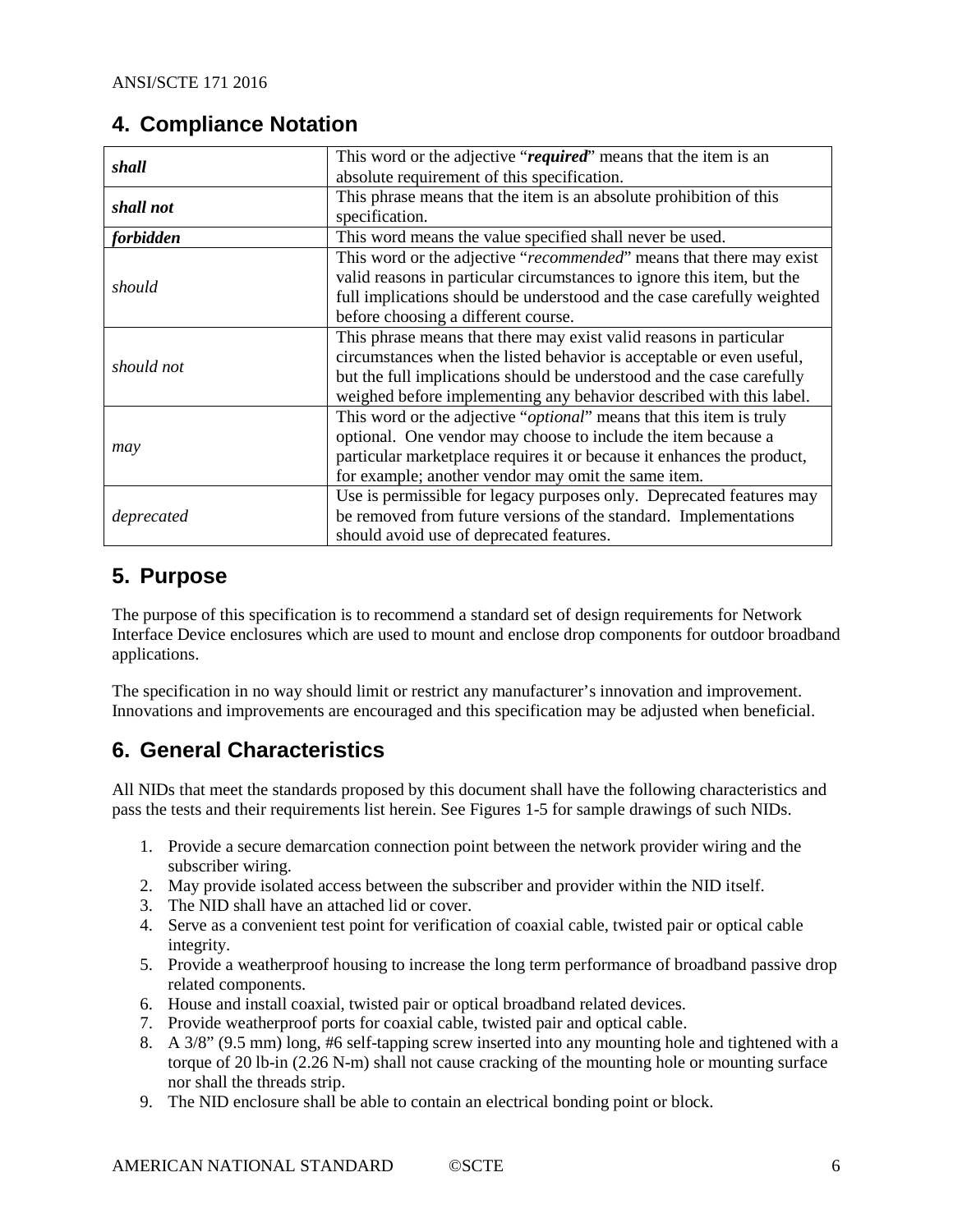- 10. The input cable port shall be sufficient in size to allow for cable with an outside diameter of ½ inches (12.7 mm). All other ports shall accept cable diameters up to 0.405" (10.29 mm).
- 11. The NID enclosure shall allow for the minimum bending radius of the type of cable used as specified by the manufacturer.
- 12. Mounting holes or slots shall be of such size and location as to allow orthogonal mounting of the device on a hole centerline pattern/grid of  $0.500"$  by  $0.500"$  +/- $0.010"$  (12.7mm x 12.7mm +/-0.25mm). No through holes are permitted so as to prevent water entry. Mounting holes must accommodate a #6 self-tapping screw, extended a maximum of ½-inches (12.7 mm) into the mounting surface.
- 13. The NID enclosure shall meet any applicable requirements of ANSI/NFPA 70 National Electrical Code (NEC). In addition, when the NID contains telephony demarcation, it shall meet, as a minimum, the generic requirements for Outdoor Telephone Network Interface Devices listed in this document where applicable.
- 14. All passive drop components used inside the NID enclosure must meet their applicable SCTE specification.



#### <span id="page-6-0"></span>**Figure 1 – A typical installation of a NID enclosure in relation to the point-of-entry**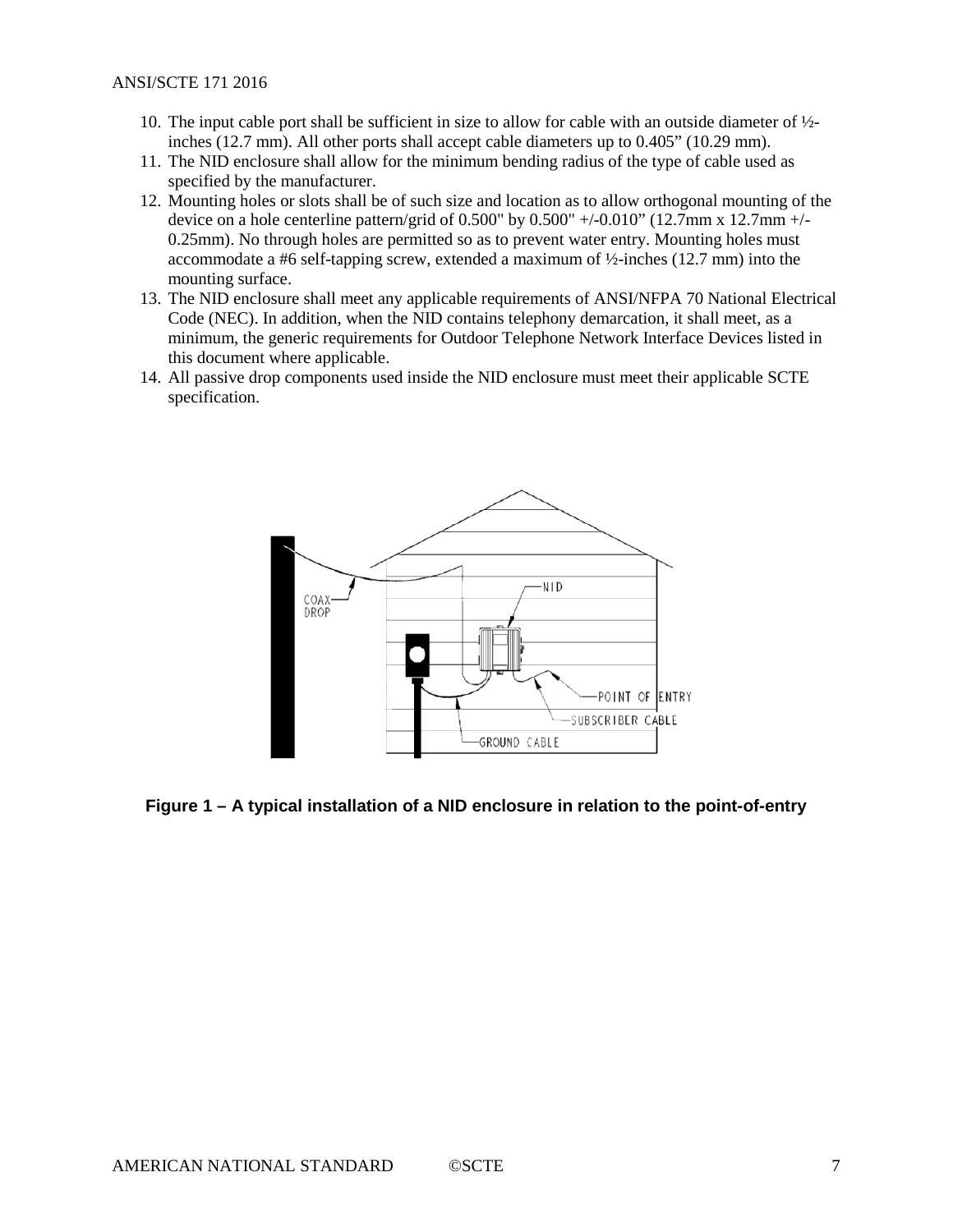

<span id="page-7-0"></span>**Figure 2 - A Broadband Telecommunications Passive NID enclosure equipped with a bonding block, jumper cable and a 2-way splitter**



<span id="page-7-1"></span>**Figure 3 – A Broadband Telecommunications Passive NID enclosure equipped with telephony components in addition to Broadband Telecommunications components**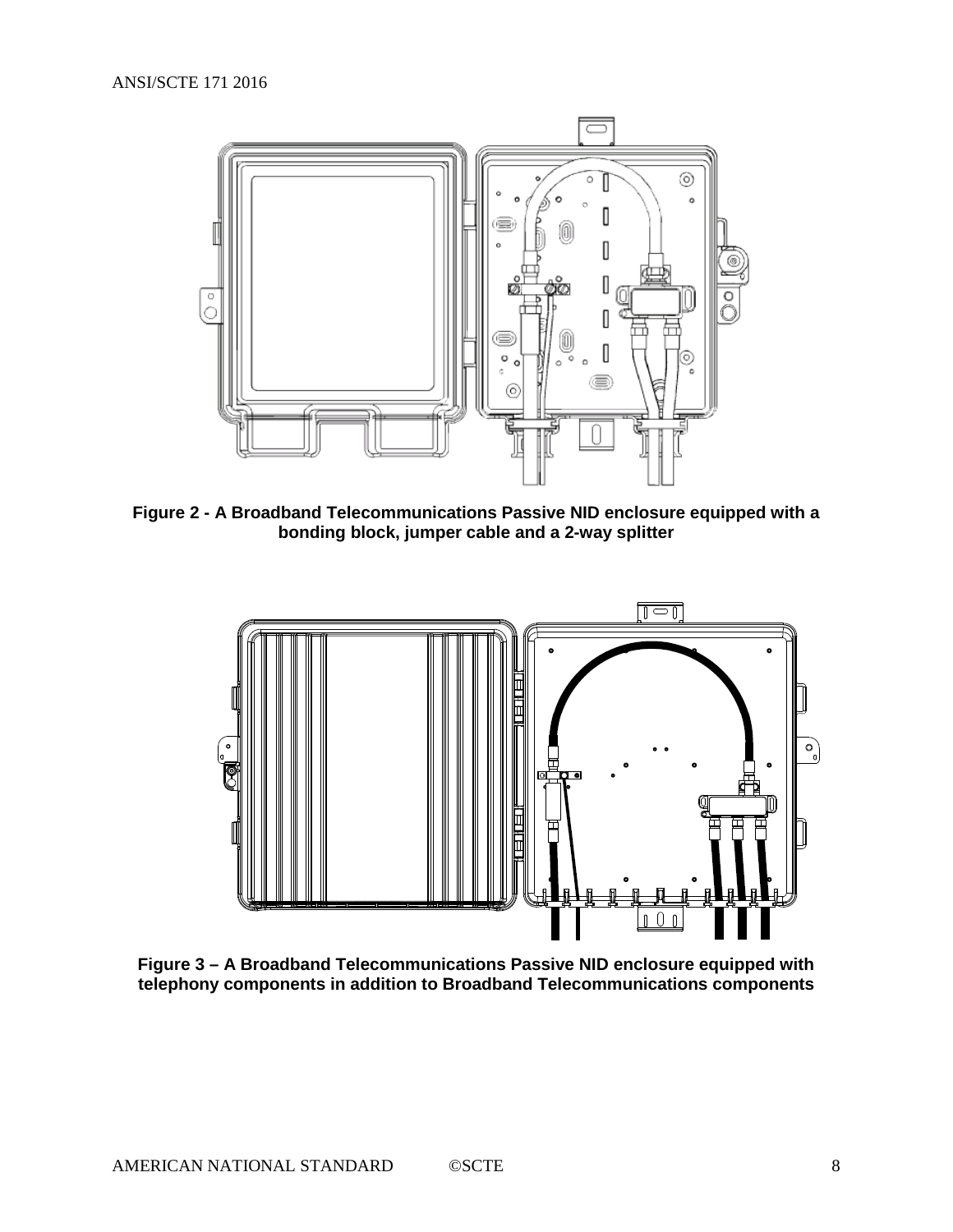

<span id="page-8-0"></span>**Figure 4 - A twisted pair telephone NID enclosure equipped with single coax line**



<span id="page-8-1"></span>**Figure 5 – A single-fiber transition NID enclosure equipped with a single fiber line**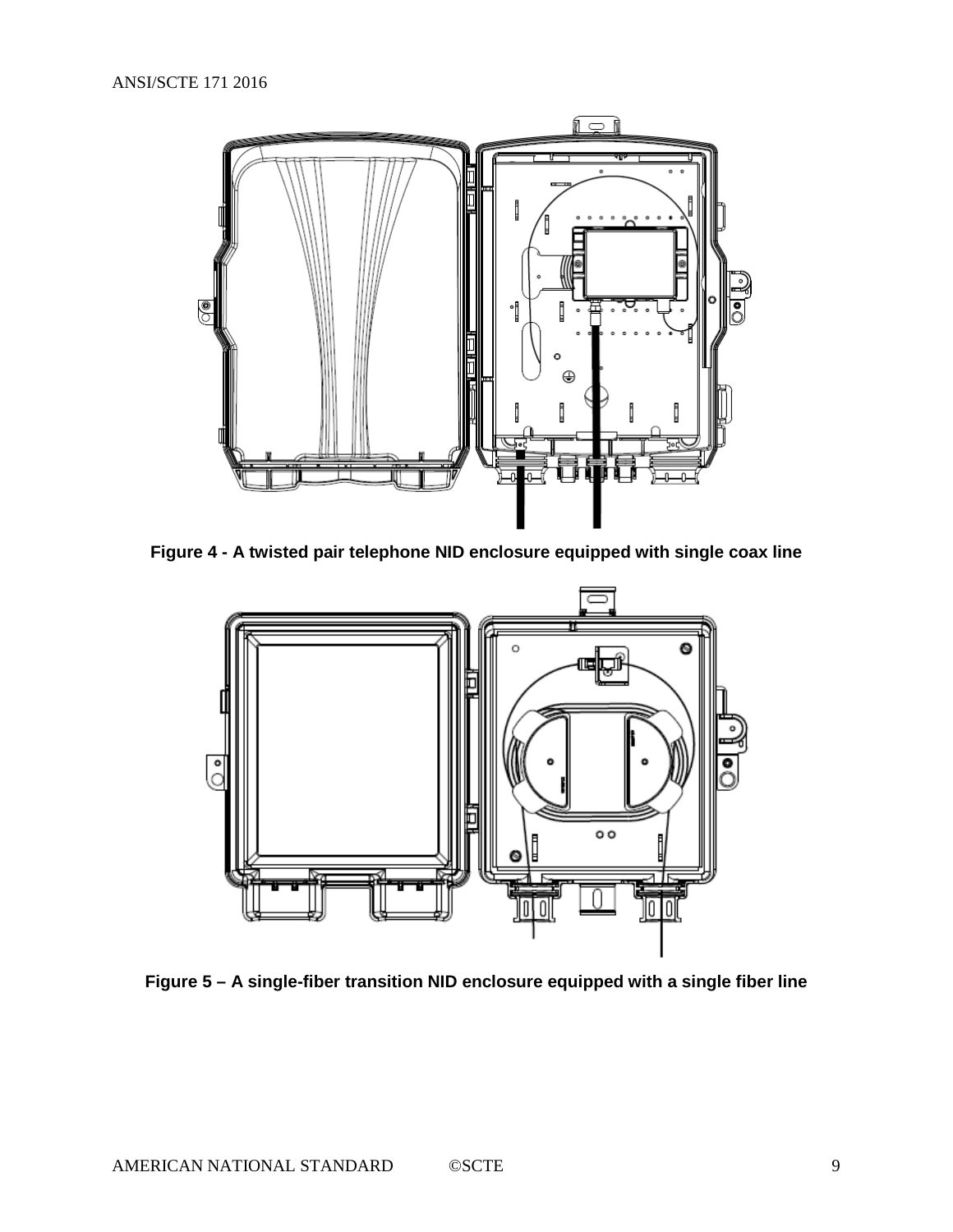## <span id="page-9-0"></span>**7. Electrical Testing**

#### <span id="page-9-1"></span>**7.1. Dielectric withstand**

#### *7.1.1. Requirement 1*

<span id="page-9-2"></span>The dielectric withstand of the NID to its mounting surface shall be no less than 2500 volts root mean square (Vrms) between the connections inside the NID enclosure and the metallic mounting surface to which the NID enclosure is mounted.

#### *7.1.2. Requirement 2*

<span id="page-9-3"></span>The NID enclosure shall not degrade the performance of any installed components, and said components when installed inside the NID enclosure must still meet all of their appropriate SCTE specifications after electrical testing is complete.

#### *7.1.3. Test Apparatus*

<span id="page-9-4"></span>The Outdoor NID is to be installed on a metallic plate with the appropriate metallic screws. The plate itself is to be electrically isolated from any metallic component on the NID, specifically the terminals. All terminals are bonded together.

#### *7.1.4. Test Procedure*

<span id="page-9-5"></span>Over a 30 second time interval, the voltage will be gradually increased from 0 to 2500 Vrms, and will be applied for 1 minute between the NID terminals and the plate.

### <span id="page-9-7"></span><span id="page-9-6"></span>**8. Environmental Testing**

#### **8.1. High Temperature Storage**

#### *8.1.1. Requirement*

<span id="page-9-9"></span><span id="page-9-8"></span>The NID enclosure shall resist and show minimal signs of fading, peeling, warping, cracking, deformation and degradation of the material so as not to affect its overall function.

#### *8.1.2. Test Apparatus*

<span id="page-9-10"></span>The unmounted NID enclosure shall be placed inside a temperature controlled environment.

#### *8.1.3. Test Procedure*

The NID enclosure shall withstand the high temperature storage conditions specified in UL 746C, Section 19. The 158°F (70°C) high temperature storage duration shall be 14 days.

#### <span id="page-9-12"></span><span id="page-9-11"></span>**8.2. Temperature Cycling**

#### *8.2.1. Requirement*

The NID enclosure shall resist and show minimal signs of fading, peeling, warping, cracking, deformation and degradation of the material so as not to affect its overall function.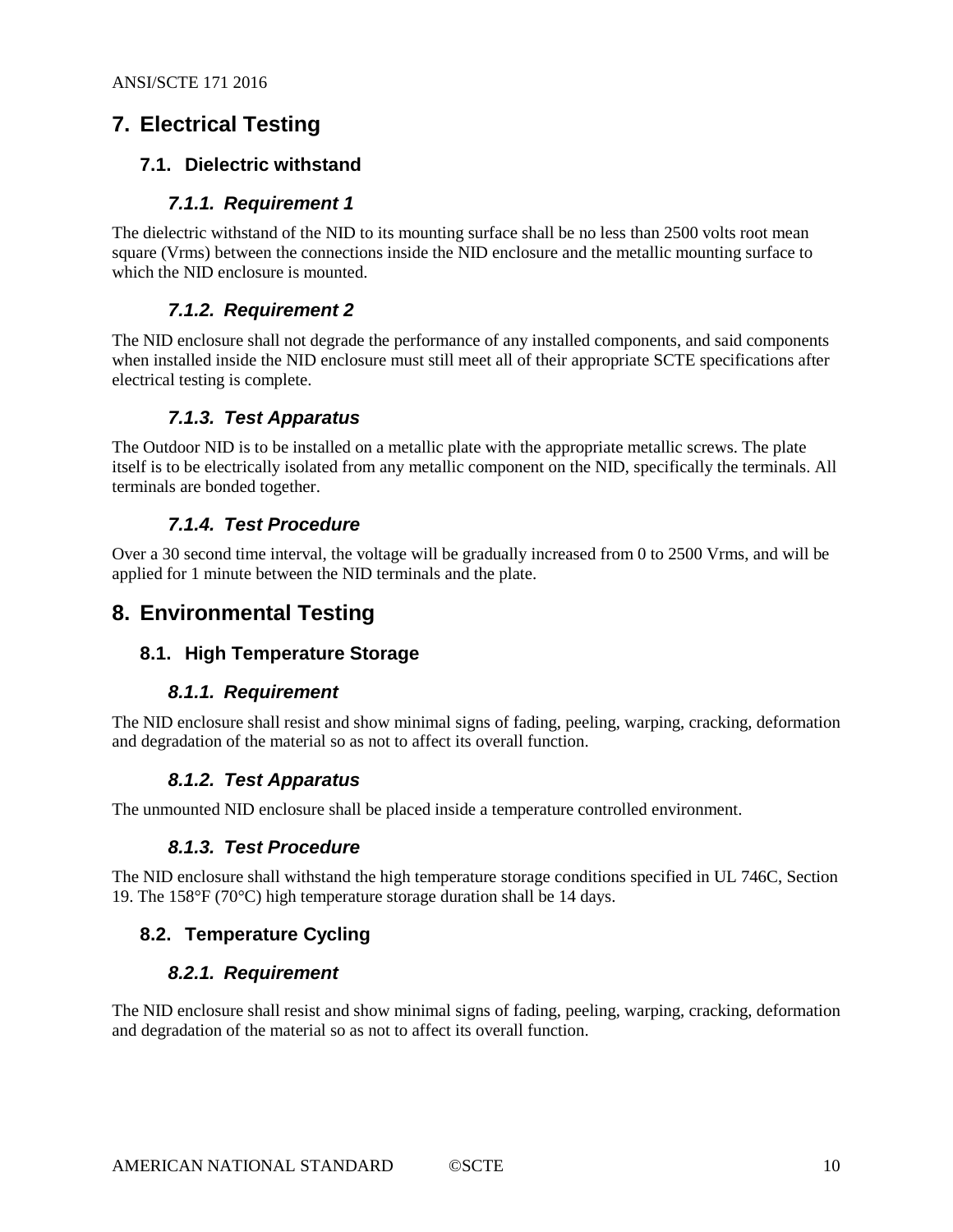#### *8.2.2. Test Apparatus*

<span id="page-10-1"></span><span id="page-10-0"></span>The NID enclosure shall be placed inside a temperature controlled environment and mounted in a vertical position to represent a typical field installation

#### *8.2.3. Test Procedure*

The NID enclosure shall withstand the following temperature cycling conditions: The outdoor NID shall be subjected to 90, 8-hour cycles from -40°F (-40°C) to 140°F (60°C). Each 8-hour cycle will consist of 1-hr ramp rates to temperature extremes and 3-hr dwells at temperature. Measurement of the series resistance between LEC entrance wire connection terminal to the subscriber side connection terminal is not required.

#### <span id="page-10-3"></span><span id="page-10-2"></span>**8.3. Temperature Cycling with Humidity**

#### *8.3.1. Requirement*

<span id="page-10-4"></span>The NID enclosure shall resist and show minimal signs of fading, peeling, warping, cracking, deformation and degradation of the material so as not to affect its overall function.

#### *8.3.2. Test Apparatus*

<span id="page-10-5"></span>The NID enclosure shall be placed inside a temperature controlled environment and mounted in a vertical position to represent a typical field installation.

#### *8.3.3. Test Procedure*

The NID enclosure shall withstand the following temperature cycling conditions: The outdoor NID shall be subjected 60, 12-hour cycles from 40°F (4.4°C) to 140°F (60°C) at a relative humidity of 95%. Each 12-hour cycle will consist of 1-hr ramp rates to temperature extremes and 3-hr dwells at temperature.

#### <span id="page-10-7"></span><span id="page-10-6"></span>**8.4. Rain**

#### *8.4.1. Requirement*

<span id="page-10-8"></span>The NID shall prevent the entry of rain water when installed as intended to provide effective protection / cover for equipment

#### *8.4.2. Test Apparatus*

<span id="page-10-9"></span>The unpackaged NID enclosure is mounted in a vertical position to represent a typical field installation.

#### *8.4.3. Test Procedure*

Follow the procedure per the UL 1863 - Rain Test with the exception that the test shall be conducted for 24 hours, and the water pressure shall be maintained at 10 psi (34 kPa) at each spray head.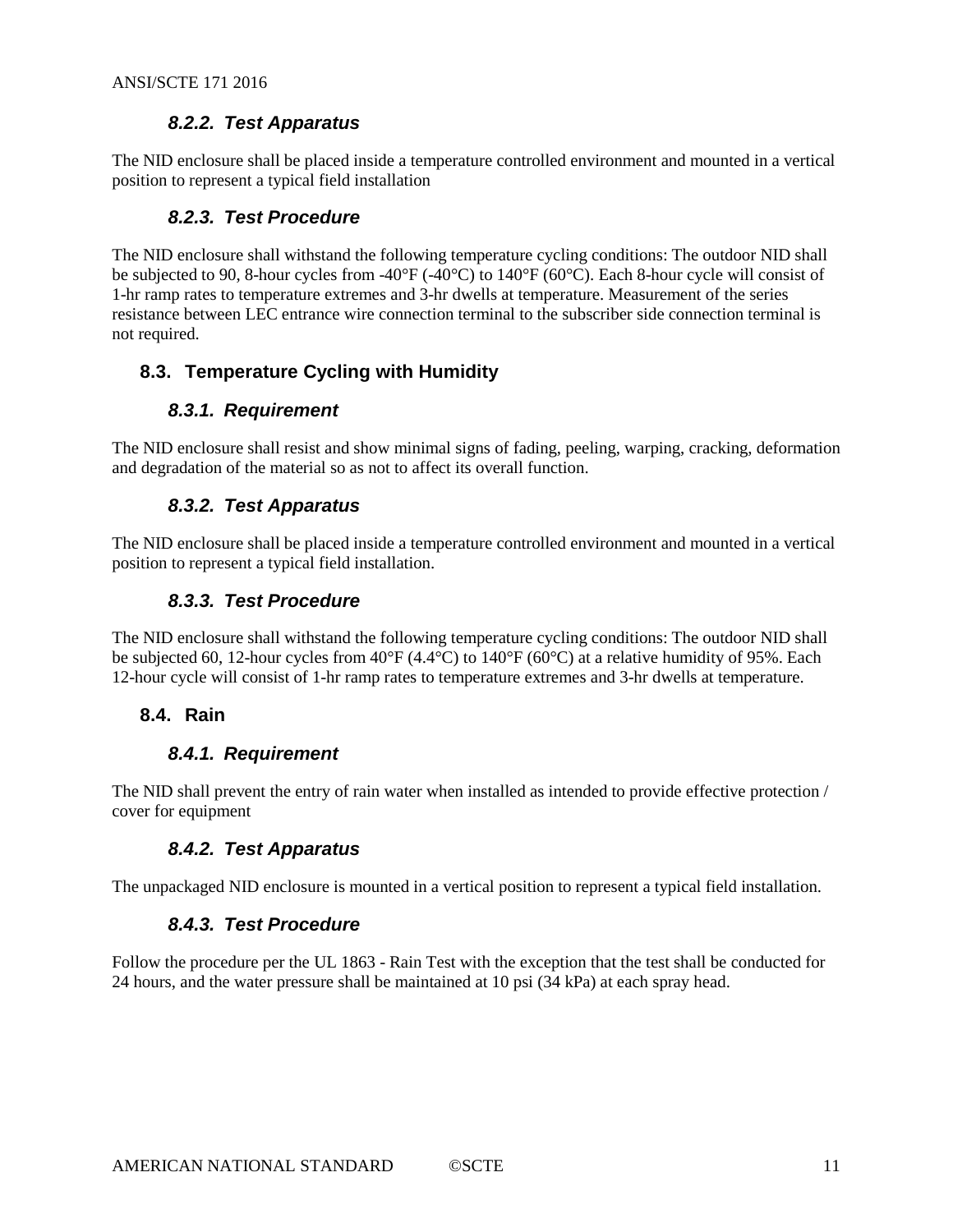#### <span id="page-11-1"></span><span id="page-11-0"></span>**8.5. Salt Fog**

#### *8.5.1. Requirement*

The NID enclosure and its supplied components shall show minimal signs of corrosion, blistering, fading, and peeling when installed as intended and subjected to the conditions of the ASTM B117-90, *Standards Method of Salt Spray (Fog) Testing.*

#### *8.5.2. Test Apparatus*

<span id="page-11-3"></span><span id="page-11-2"></span>The unpackaged NID enclosure is placed inside a sealed environment in which a salt mist is injected into the environment.

#### *8.5.3. Test Procedure*

The salt-mist shall be introduced into the sealed environment for 30 days with a 5% salt solution per ASTM B117-90.

#### <span id="page-11-5"></span><span id="page-11-4"></span>**8.6. Ultra-violet Light Resistance**

#### *8.6.1. Requirement*

<span id="page-11-6"></span>The NID enclosure shall show no signs of blistering, peeling, bulging, cracking, softening, crazing, and warping when installed as per the recommended installation instructions and subjected to solar radiation as simulated by this procedure.

#### *8.6.2. Test Procedure*

The unpackaged, closed NID or the primary door exposed to the sun shall be tested in accordance with ASTM G155 – 05a *Standard Practice for Operating Xenon Arc Light Apparatus for Exposure of Non-Metallic Materials*. Utilize the Cycle 1 exposure condition from Table X3.1 for a total duration of 1000 hours.

#### <span id="page-11-8"></span><span id="page-11-7"></span>**8.7. Flammability**

#### *8.7.1. Requirement*

The external enclosure portion of the NID shall be made of materials that have a flame rating of UL 94- 5V. Internal supplied components of the NID enclosure shall be made of materials that have a flame rating of at least UL 94V-0 or 94V-2.

#### *8.7.2. Test Apparatus*

<span id="page-11-10"></span><span id="page-11-9"></span>Refer to UL 94, *Tests for Flammability of Plastic Materials*.

#### *8.7.3. Test Procedure*

Refer to UL 94, *Tests for Flammability of Plastic Materials*.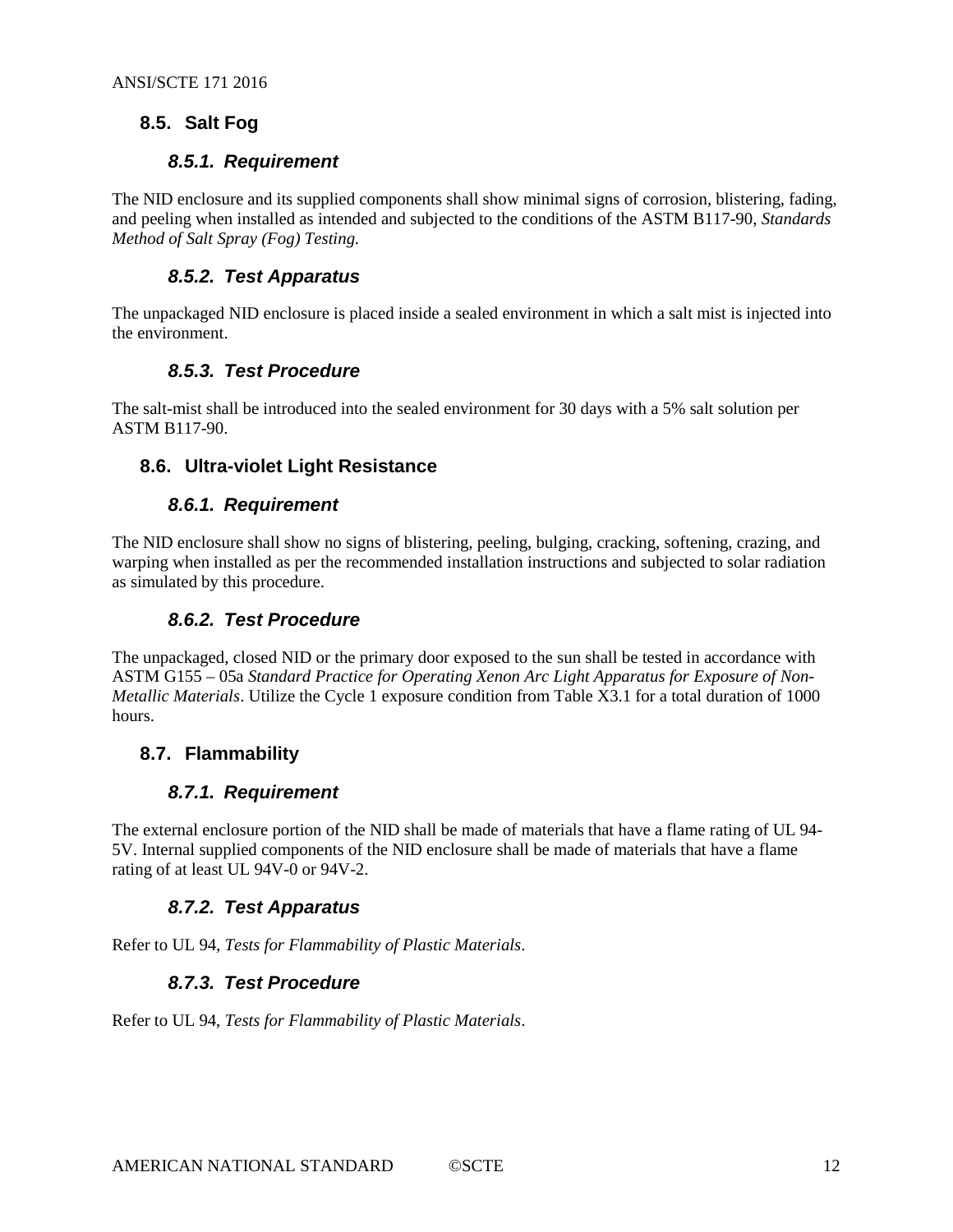#### <span id="page-12-1"></span><span id="page-12-0"></span>**8.8. Chemical Resistance**

#### *8.8.1. Requirement*

The NID enclosure shall show minimal signs of stress cracking, swelling, and blistering when subjected to the chemicals listed below. All materials used shall minimize galvanic corrosion and/or cracking. Protective finish that impedes corrosion shall be free of visible defects. *NOTE:* "Minimum" is defined as not affecting form, fit or function of the NID enclosure.

#### *8.8.2. Test Apparatus*

<span id="page-12-2"></span>The unpackaged NID enclosure shall be mounted in a vertical position to represent a typical field installation and thoroughly coated inside and out with the following chemicals: WD40 Water Displacement Lubricant, Power Wasp and Ant Spray, Oil Base House Paint, Sulfuric Acid (3%H2SO4) and Muriatic Acid (30% HCl)

#### *8.8.3. Test Procedure*

<span id="page-12-3"></span>Test Procedure – The unpackaged NID enclosure shall be coated both inside and out. The chemicals shall be applied to fully surface coat the NID. The NID enclosure shall be examined every 7 days, for a period of 28 days, for signs of degradation. All hardware, if any, shall be torqued to a minimum of 20 lb-in (2.26 N-m) to test for integrity.

#### <span id="page-12-5"></span><span id="page-12-4"></span>**8.9. Fungus Resistance**

#### *8.9.1. Requirement*

<span id="page-12-6"></span>The NID enclosure shall not support fungus growth. An ASTM G-21 rating of 0 is required.

#### *8.9.2. Test Apparatus*

<span id="page-12-7"></span>The unpackaged NID enclosure shall be placed on a clean table in an environmentally controlled chamber. Alternately, material component samples can be tested in place of a complete NID.

#### *8.9.3. Test Procedure*

The test shall be done in accordance to the latest revision of ASTM G21. The product shall be tested in its "as received" condition and there shall be no cleaning of parts prior to the fungus test.

## <span id="page-12-8"></span>**9. Mechanical Testing**

#### <span id="page-12-10"></span><span id="page-12-9"></span>**9.1. Impact**

#### *9.1.1. Requirement*

The NID enclosure shall withstand an impact of 5 lb-ft. (6.8 N-m), as performed in UL746C, Section 24 "Resistance to Impact." The NID enclosure shall resist and show minimal signs of peeling, warping, cracking, deformation and degradation of the material so as not to affect its overall function.